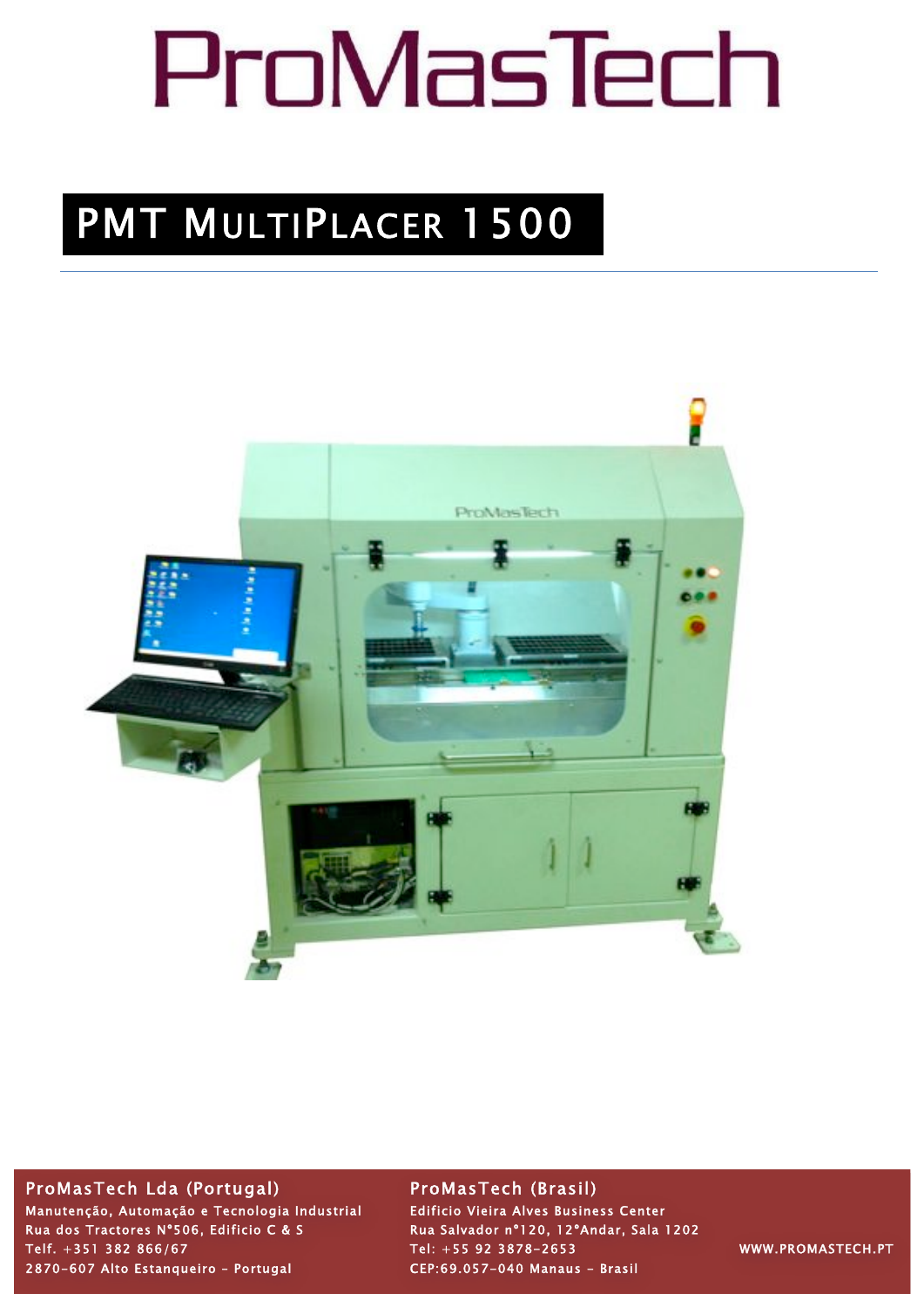## ProMasTech **What Components can be placed?**



- $\triangleright$  Axial
- $\triangleright$  Radial
- $\triangleright$  Connectors
- $\triangleright$  Sockets
- $\triangleright$  DIPs
- $\triangleright$  Relays
- $\triangleright$  Transformers
- $\triangleright$  Displays
- $\triangleright$  Etc.....





## ProMasTech Lda (Portugal) ProMasTech (Brasil)

Manutenção, Automação e Tecnologia Industrial Edificio Vieira Alves Business Center Rua dos Tractores N°506, Edificio C & S Rua Salvador nº120, 12ºAndar, Sala 1202 Telf. +351 382 866/67 Tel: +55 92 3878-2653 WWW.PROMASTECH.PT 2870-607 Alto Estanqueiro – Portugal CEP:69.057-040 Manaus - Brasil